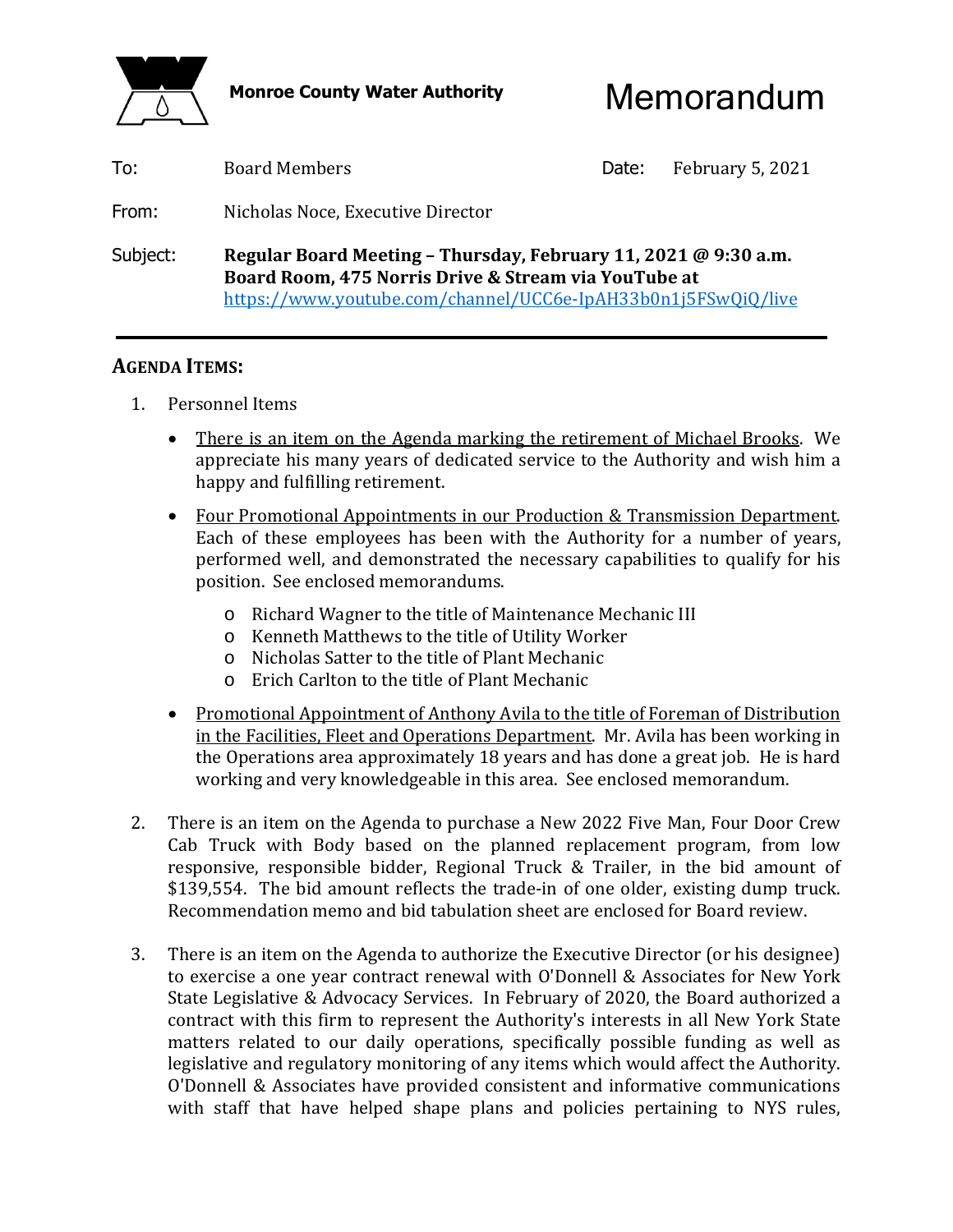regulations, and laws; therefore, we are requesting a one year extension from 02/21/2021 to 02/21/2022 at an estimated monthly cost of \$3,450.

 4. There is an item on the Agenda to award a contract for the Salt Road Water Main Replacement project in the Town of Webster. The project involves furnishing and installing approximately 10,450 linear feet of 8" ductile iron water main and appurtenances on Salt Road (County Road 6). There were four bids submitted. Our recommendation is to award this work to Blue Heron Construction Co., LLC in the bid amount of \$1,710,789.50.



5. The Authority's Standard Procurement Compliance Resolution.

#### *There may be additional items placed on the Agenda not finalized for this mailing.*

#### **BOARD DISCUSSION/NOTIFICATION ITEMS**

In Board Folders for Review:

 $\triangleright$  Routine Monthly Informational Reports and/or Updates

#### *There may be additional items presented for discussion and/or notification.*

NN/ka Enclosures

cc: Executive Staff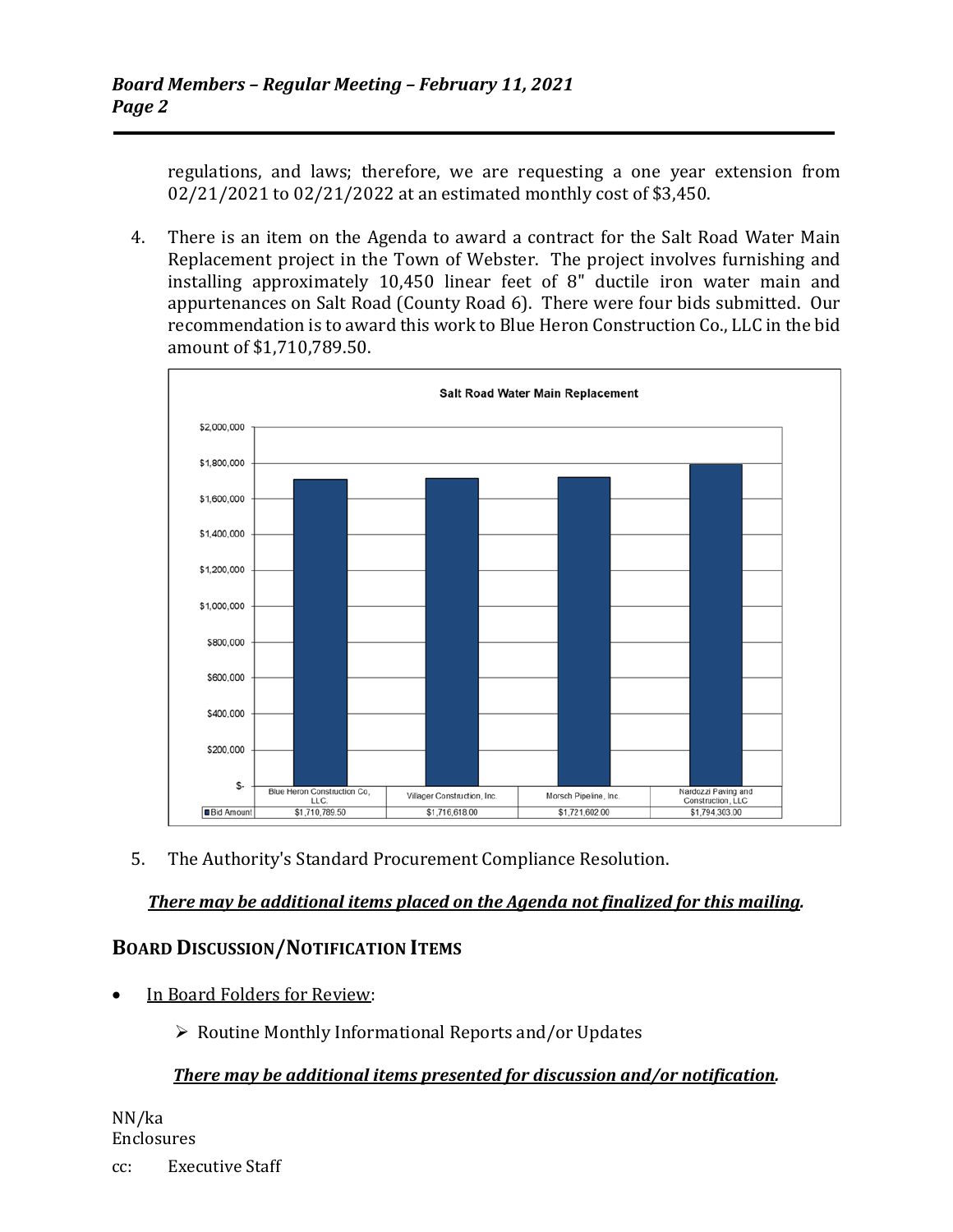**Monroe County Water Authority** 

# Memorandum

| Subject: | <b>Recommendation for Bid Award</b><br>February 11, 2021 Board Meeting | Copies: S. Trotta |                  |
|----------|------------------------------------------------------------------------|-------------------|------------------|
| From:    | Karin Anderson                                                         |                   | File: WA 122015  |
| To:      | Nicholas Noce                                                          |                   | Date: 01/25/2021 |

Two Bids were received on January 19, 2021, for One (1) New 2022 Five Man, Four Door Crew Cab Truck with Body. The low responsive, responsible bidder is Regional Truck & Trailer in the amount of \$139,554. The bid amount reflects the trade-in of one existing dump truck.

The other bid received was from Tracey Road Equipment in the amount of \$146,622.

I recommend that the bid be awarded to the low responsive, responsible bidder.

 $/ka$ Attachment: Bid tabulation

(Dis)Approved by

 $\bigwedge$ 

**Department Head** 

(Dis)Approved by

**Purchasing Manager** 

Date

Date

(Dis)Approved by

**Executive Director** 

Date